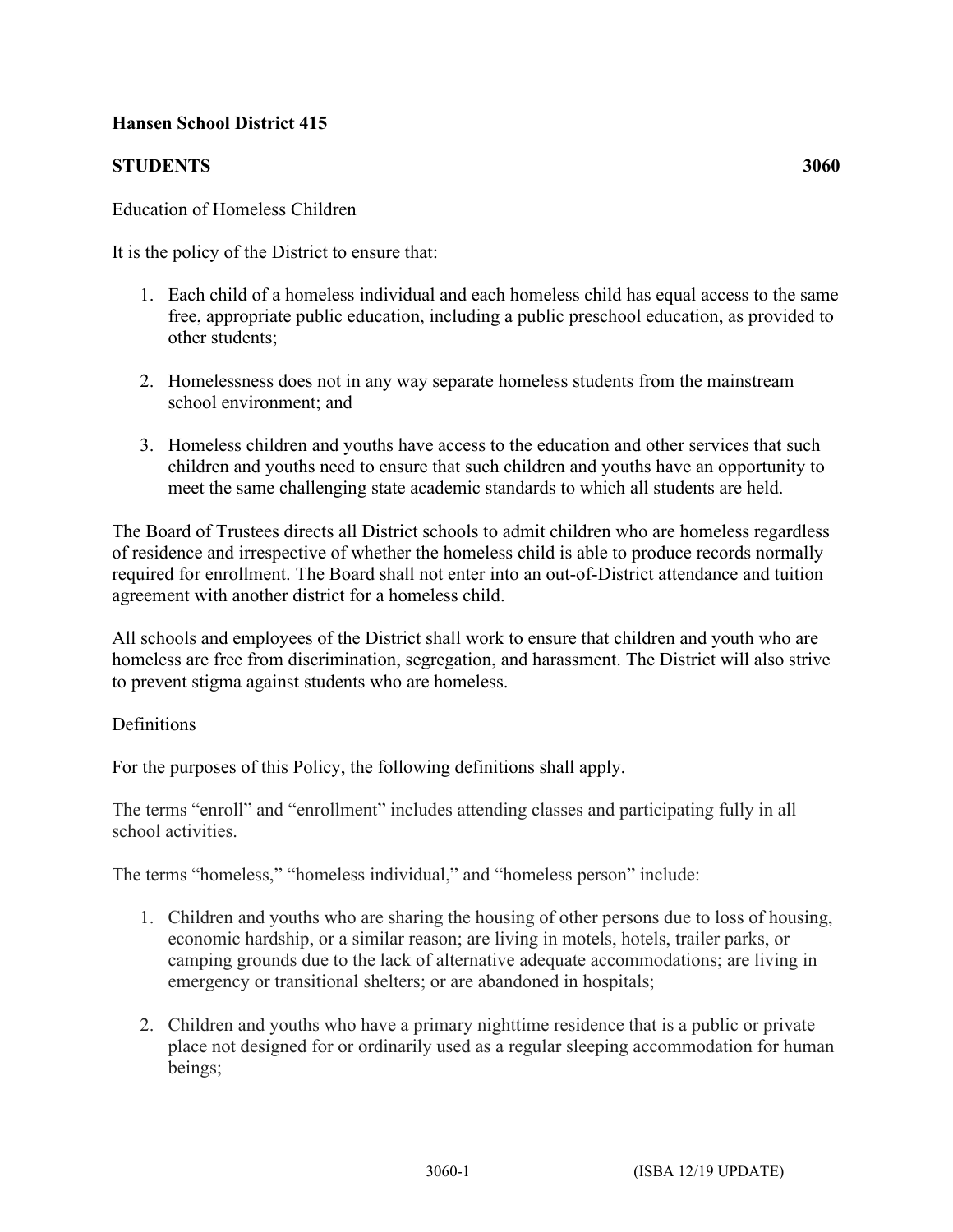- 3. Children and youths who are living in cars, parks, public spaces, abandoned buildings, substandard housing, bus or train stations, or similar settings;
- 4. Migratory children who qualify as homeless for the purposes of this part because the children are living in circumstances described in clauses 1 through 3 above. and

"Children and youth in transition" is defined as children and youth who are otherwise legally entitled to or eligible for a free public education, including preschool, and who lack a fixed, regular, and adequate nighttime residence.

The term "school of origin" is defined as the school the student attended when permanently housed, or the school in which the student was last enrolled, including a preschool. When a student completes the final grade level served by the students "school of origin;" the "school of origin" shall progress to the designated receiving school at the next grade level for all of its feeder schools the same as for all students attending one school and progressing to another school in the District.

## In General

The District shall ensure the following is provided according to the homeless student's best interest:

- 1. That the homeless student's education continues in the school of origin for the duration of homelessness:
	- A. In any case in which a family becomes homeless between academic years or during an academic year; and
	- B. For the remainder of the academic year, if the student becomes permanently housed during an academic year; or
- 2. That the homeless student is eligible to enroll in the same schools as non-homeless students who live in the same attendance area where the homeless student is actually living.

## Placement Choice

The choice regarding placement shall be made regardless of whether the child or youth lives with the homeless parents.

When addressing school placement, the student may attend a school different than the school of attendance from before the student became homeless or the school last attended by the student, if such is the choice of the student's parent and such is feasible.

When addressing school placement, the District's Liaison shall work with the family to address the student's transportation needs.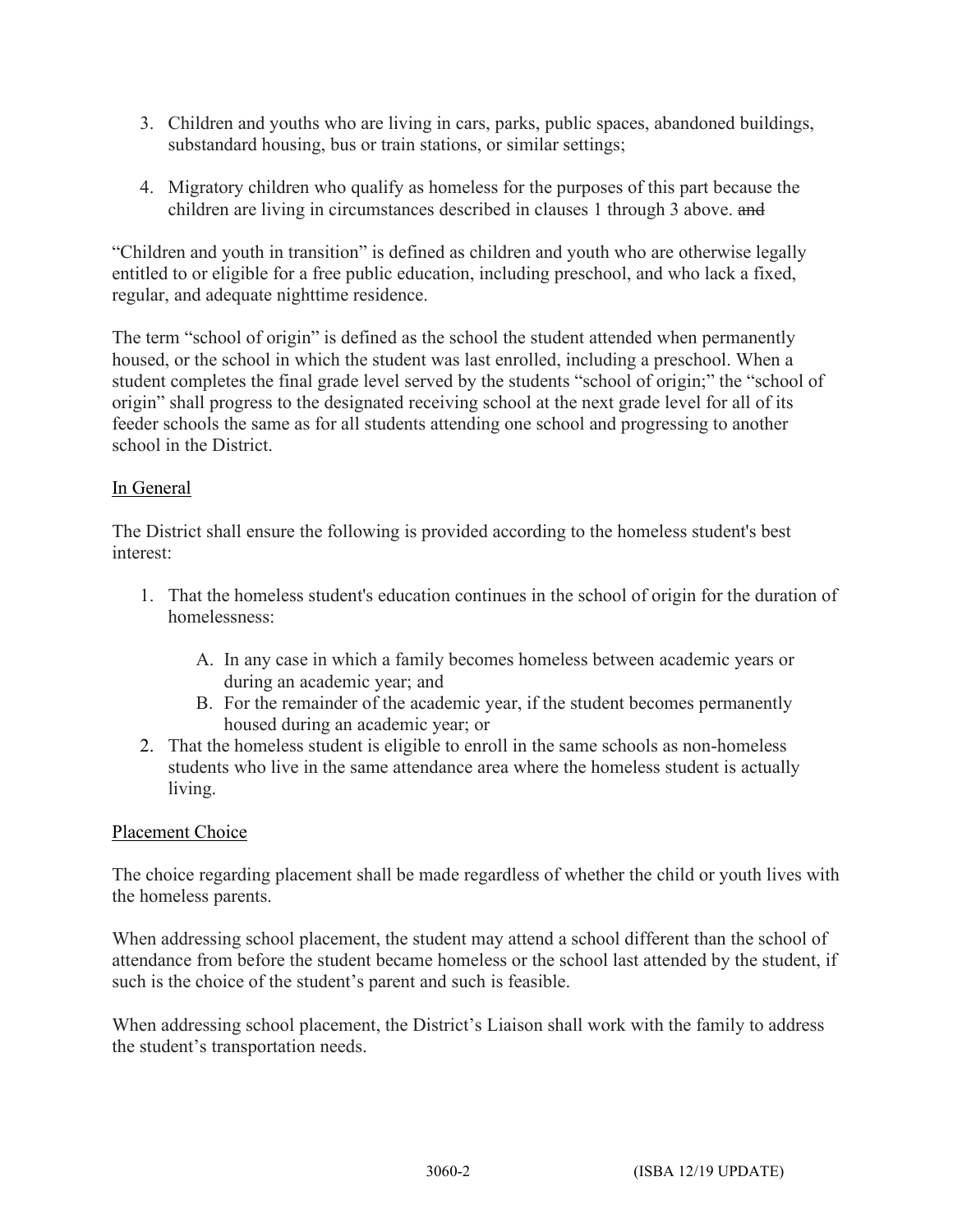## School Stability

In determining the best interest of the homeless student each school within the District shall:

- 1. Presume that keeping the student in the school of origin is in the student's best interest, except when doing so is contrary to the request of the student's parent/guardian, or (in the case of an unaccompanied youth) the student;
- 2. Consider student-centered factors related to the student's best interest, including factors related to the impact of mobility on achievement, education, health, and safety of homeless students, giving priority to the request of the student's parent/guardian or (in the case of an unaccompanied youth) the student;
- 3. If, after conducting the best interest determination based on consideration of the above presumptions, the Superintendent determines that it is not in student's best interest to attend the school of origin or the school requested by the parent or guardian, or (in the case of an unaccompanied student) the student, provide the student's parent/guardian or the unaccompanied student with a written explanation of the reasons for his or her determination, which will be provided in a manner and form understandable to such parent/guardian, or unaccompanied student, including information regarding the right to appeal under "Enrollment Disputes", below; and
- 4. In the case of an unaccompanied student, ensure that the District's liaison designated under "District Liaison," below, assists in placement or enrollment decisions under this subparagraph, gives priority to the views of such unaccompanied student, and provides notice to such student of the right to appeal under "Enrollment Disputes," below.

## Immediate Enrollment:

- 1. **In General:** The school selected in accordance with this policy shall immediately enroll the homeless student, even if the student:
	- A. Is unable to produce records normally required for enrollment, such as previous academic records, records of immunization and other required health records, proof of residency, or other documentation;
	- B. Has missed application or enrollment deadlines during any period of homelessness; or
	- C. Has outstanding fees or fines, including fees associated with extracurricular activities.
- 2. **Relevant Academic Records:** The enrolling school shall immediately contact the school last attended by the student to obtain relevant academic and other records.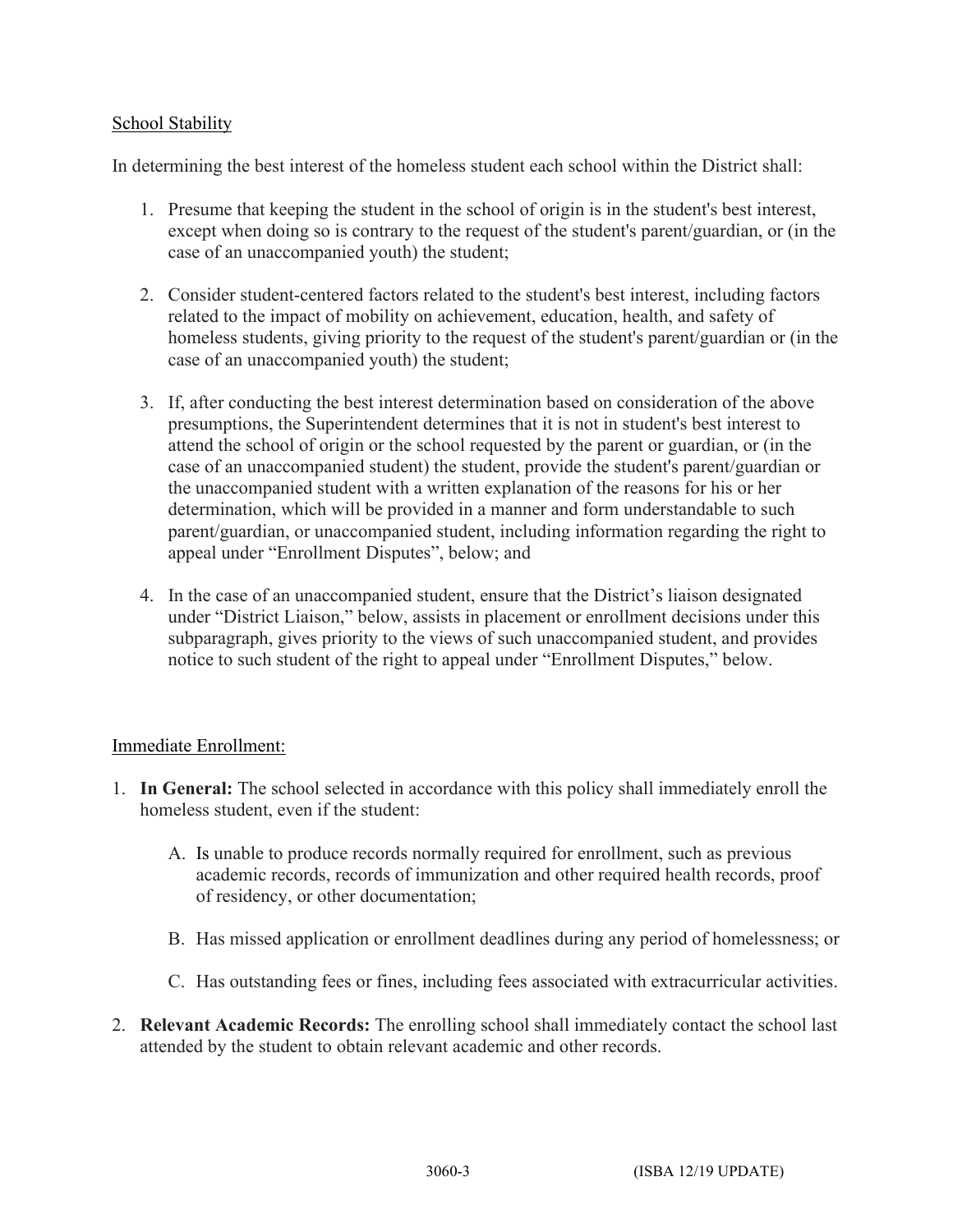3. **Relevant Health Records:** If the student needs to obtain immunizations or other required health records, the enrolling school shall immediately refer the parent/guardian of the student, or (in the case of an unaccompanied student) the student, to the District's liaison designated under "District Liaison," below, who shall assist in obtaining all necessary immunizations and/or screenings, or other required health records, in accordance with "Records," below.

### Records

Any record ordinarily kept by the school, including immunization or other required health records, academic records, birth certificates, guardianship records, and evaluations for special services or programs, regarding each homeless student shall be maintained:

- 1. So that the records involved are available, in a timely fashion, when the student enters a new school or school district; and
- 2. In a manner consistent with FERPA, applicable Idaho law, and District policy.

### Disputes

If a dispute arises over eligibility, school selection or enrollment in a particular school, or any other issue addressed in this policy:

- 1. The student shall be immediately enrolled in the school in which enrollment is sought, pending final resolution of the dispute, including all available appeals. The student shall receive educational services for which the student is eligible, such as attending classes and full participation in all school activities
- 2. The parent/guardian of the student or (in the case of an unaccompanied student) the student shall be provided with a written explanation identifying the basis for any decisions related to school selection or enrollment made by the District, or other entity, including the rights of the parent/guardian or unaccompanied student to appeal such decisions;
- 3. The parent/guardian or unaccompanied student shall be referred to the local educational agency liaison designated under "District Liaison" below, and upon being informed of the dispute, the liaison shall, within 10 days, initiate an appeal with the District and, if unsuccessful, to the state coordinator of the dispute regarding the educational placement of the homeless student; and
- 4. In the case of an unaccompanied student, the liaison shall ensure that the student is immediately enrolled in the school in which the student seeks enrollment pending resolution of the student's dispute.
- 5. If an agreement cannot be reached between the parties regarding the educational placement of enrollment status of the student, then the District shall seek further assistance from the State Coordinator of Homeless Education to review and determine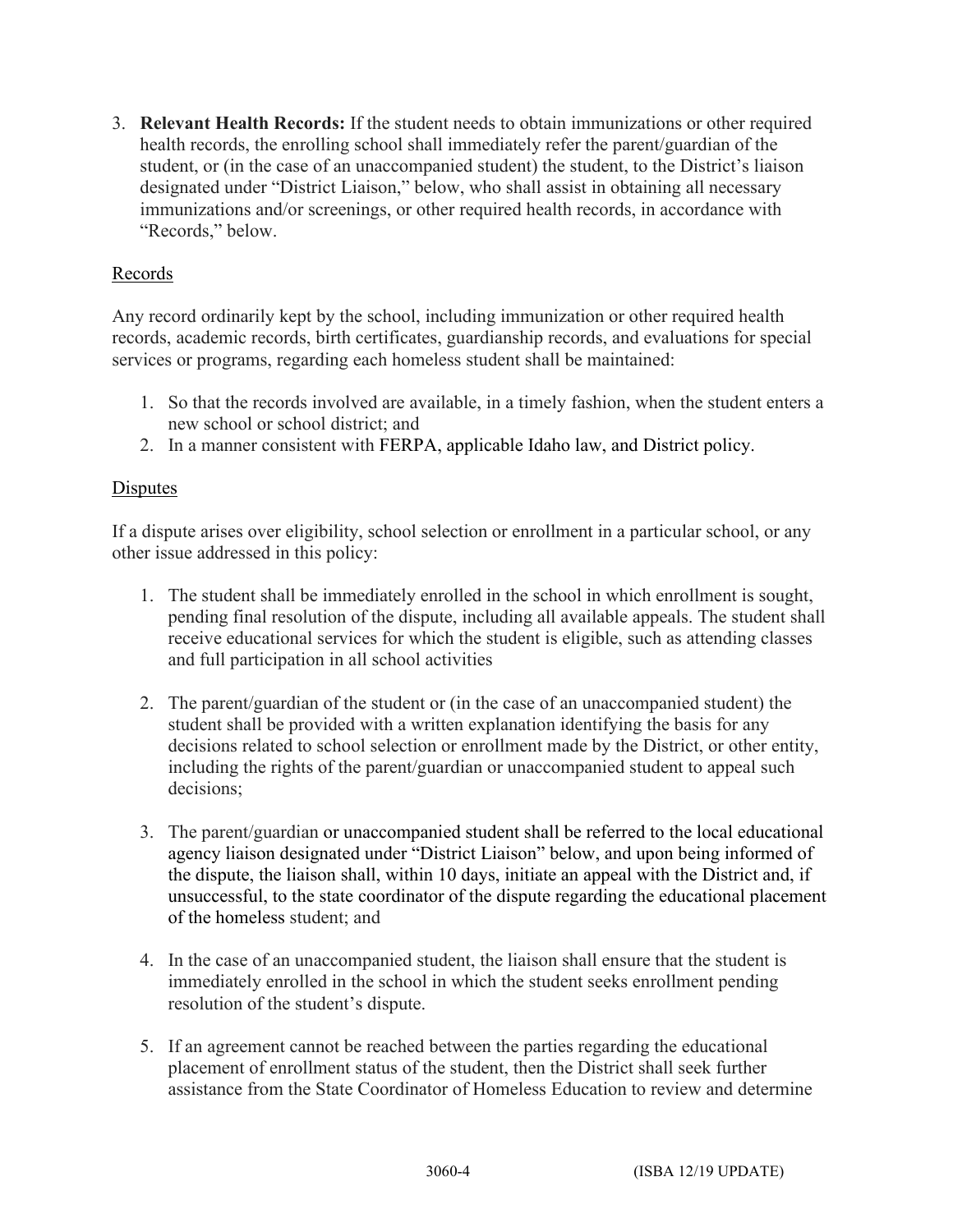within ten business days how the student's best interests will be served. The decision of the State Department of Education shall constitute final resolution.

## Privacy

Information about a homeless student's living situation shall be treated as a student education record, and shall not be deemed to be disclosable "directory information" under the Family Education Records Privacy Act ("FERPA").

### Contact Information

Nothing in this policy shall prohibit the District and/or the enrolling school from requiring the parent/guardian of a homeless student to submit contact information.

### Comparable Services

Each homeless student in the District shall be provided services comparable to those services provided to other students in the school attended by the homeless student, including but not limited to the following:

- 1. Transportation services;
- 2. Educational services for which the student meets eligibility criteria, such as services provided under Title I of the Elementary and Secondary Education Act of 1965, or similar State or District sponsored programs, educational programs for children with disabilities, and educational programs for English Learners;
- 3. Programs in career and technical education;
- 4. Programs for gifted and talented students; and
- 5. School nutrition programs. Upon enrollment, the student's name shall immediately be submitted to the District's Nutrition Services Department as eligible for free meals, which eligibility commences at the time of enrollment.

#### District Liaison

For purposes of this policy, the Superintendent shall designate a District employee to serve as its liaison to serve homeless students in accordance with the following provisions. The liaison for homeless students designated by the Superintendent shall ensure that:

- 1. All homeless students in and out of school are identified by school personnel through outreach and coordination activities with other entities and agencies;
- 2. The District tracks academic and enrollment data on homeless students;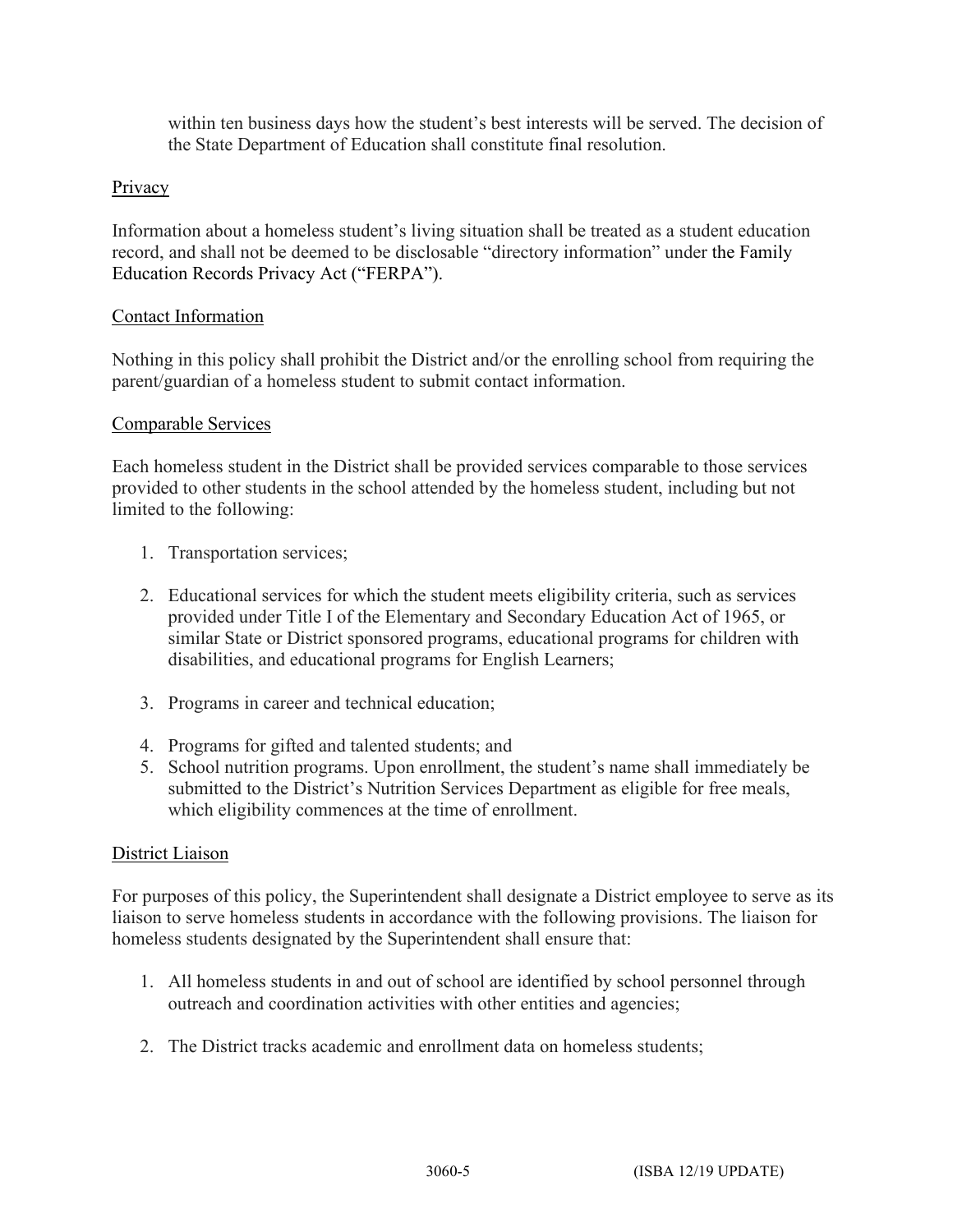- 3. All homeless students are enrolled in, and have a full and equal opportunity to succeed the same as non-homeless students of the District;
- 4. Homeless families and homeless students have access to and receive educational services for which such families and students are eligible, including services through Head Start programs (including Early Head Start programs), early intervention services under part C of the Individuals with Disabilities Education Act, and other preschool programs administered by the District;
- 5. All homeless families and homeless students receive referrals to health care services, dental services, mental health and substance abuse services, housing services, and other appropriate services;
- 6. The parents/guardians of homeless students are informed of the educational and related opportunities available to their children and are provided with meaningful opportunities to participate in the education of their children;
- 7. All unaccompanied students and youth who receive any credits for classes attended shall be informed by the Liaison of their status as an "independent student" for purposes of the student's Free Application for Federal Student Aid ("FAFSA"). The Liaison shall also provide the required "verification" of the student's status in connection with his or her application for Federal Student Aid.
- 8. Public notice of the educational rights of homeless students is disseminated in locations frequented by parents/guardians of such students, and unaccompanied students, including schools, shelters, public libraries, and soup kitchens, in a manner and form understandable to the parents/guardians of homeless students and unaccompanied students;
- 9. Eligibility, school selection, or enrollment disputes are mediated in accordance with "Disputes," above;
- 10. The parent/guardian of a homeless student, and any unaccompanied student, is fully informed of all transportation services, including transportation to the student's school of origin, and is assisted in accessing transportation to the student's assigned school;
- 11. School personnel receive annual professional development and other support; and
- 12. Unaccompanied homeless students:
	- A. Are enrolled in school;
	- B. Have opportunities to meet the same challenging state academic standards as the State establishes for other students; and
	- C. Are informed of their status as independent students under 20 USC  $\S$  1087vv(d), and that such students may obtain assistance from the District Liaison to obtain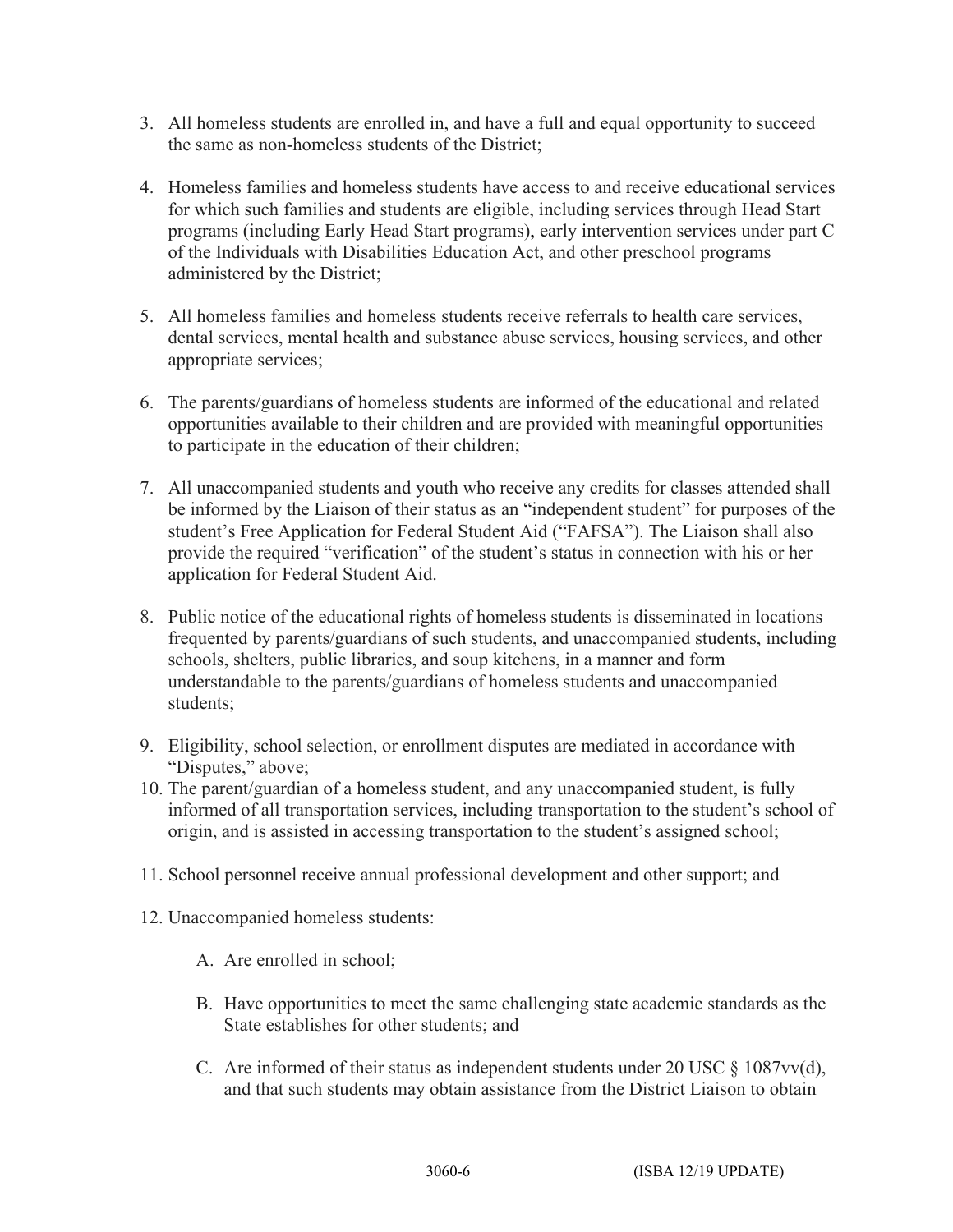verification of such status for purposes of the Free Application for Federal Student Aid.

### Local and State Coordination

The District's liaison(s) for homeless students shall, as a part of their duties, coordinate and collaborate with the Idaho State Office of the Coordinator for Education of Homeless Children and Youths, as well as with community and school personnel who are responsible for the provision of education and related services to homeless students. These shall include public and private agencies, the transportation department, the State Coordinator for the Education of Homeless Children and Youth, and others. Such coordination shall include collecting and providing to the State Coordinator the reliable, valid, and comprehensive data needed to meet the requirements of 42 USC  $\S$  11432(f)(1) and (3).

### Homeless Status

The District's Liaison who receives training provided by the Idaho State Office of the Coordinator for Education of Homeless Children and Youths may authorize a homeless student who is eligible for and participating in a program provided by the District, or the immediate family of such student, who otherwise meets the eligibility requirements Federal Housing Assistance (see 42 USC §§ 11360 *et. seq.*), to do so without approval or other agency action by or on behalf of the Department of Housing and Urban Development.

#### Title 1, Part A

Any student who is homeless and attends school within the District is eligible for Title 1, Part A services. The District shall set aside funding to provide homeless students who attend schools that do not participate in Title 1, Part A with services comparable to those provided by participating schools. Funding may also be set aside to provide targeted assistance to homeless students who attend participating schools.

| <b>Cross References:</b> | 4120<br>4160                     | Uniform Grievance Procedure<br>Parents Right-to-Know Notices                                                                                   |
|--------------------------|----------------------------------|------------------------------------------------------------------------------------------------------------------------------------------------|
| Legal References:        | 20 U.S.C. § 6311, et seq.        | Improving Basic Programs Operated by Local<br>Educational Agencies (Subchapter I, Part A,<br>of the Elementary and Secondary Education<br>Act) |
|                          | 20 U.S.C. § 1400, <i>et seq.</i> | Individuals with Disabilities Education Act<br>(IDEA)                                                                                          |
|                          | 42 U.S.C. § 1758                 | School Lunch Programs - Program<br>Requirements                                                                                                |
|                          | 42 U.S.C. § 9831, <i>et seq.</i> | <b>Head Start Programs</b>                                                                                                                     |
|                          | 42 U.S.C. § 11301, et seq.       | McKinney-Vento Homeless Assistance Act of<br>1987                                                                                              |
|                          | I.C. $\S$ 33-1404                | Districts to Receive Pupils                                                                                                                    |
|                          |                                  |                                                                                                                                                |